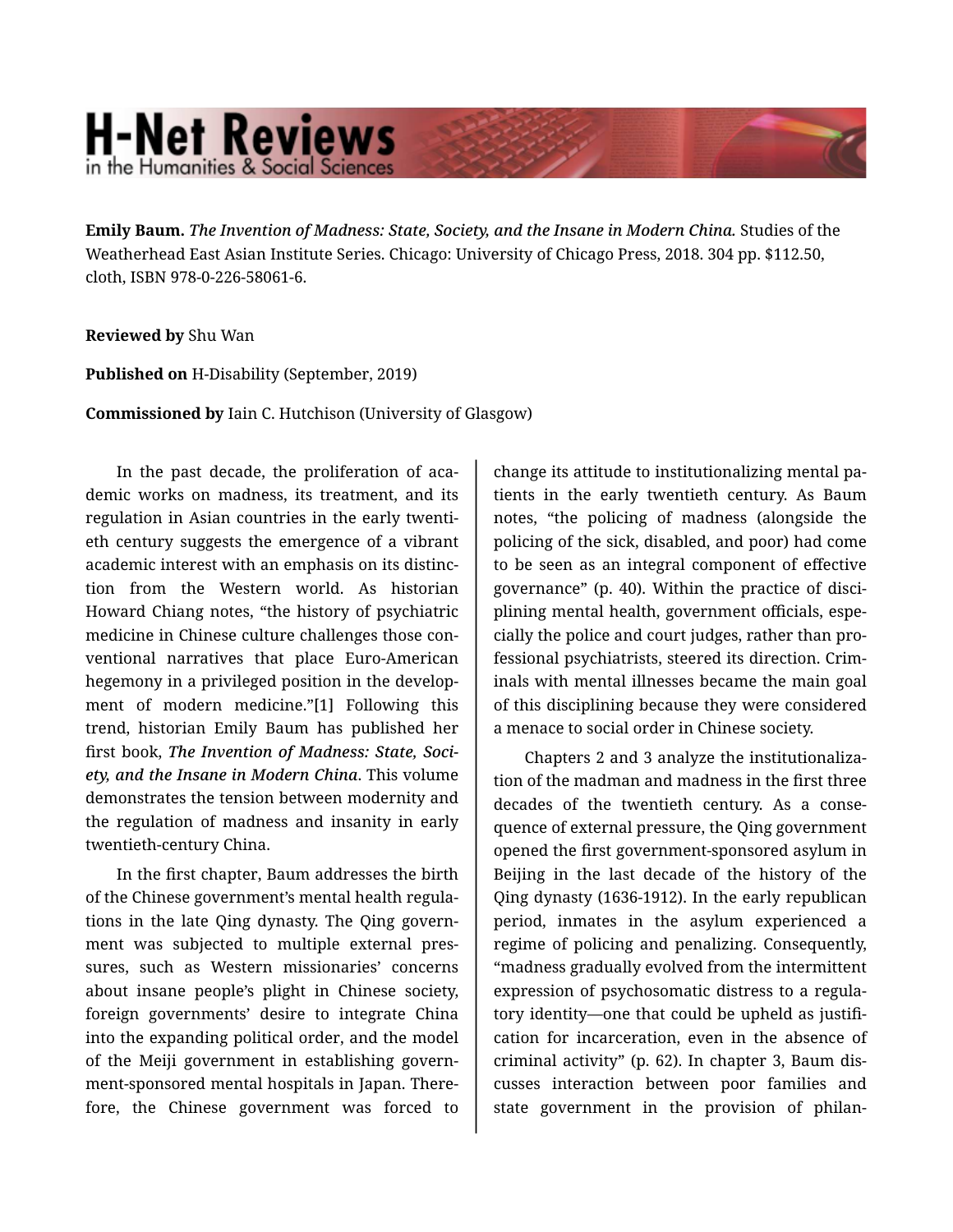thropic aid to insane patients and their relatives. Faced with the Beijing municipal government's ef‐ forts to take control of mental health, poor fami‐ lies exercised their own agency in the struggle to improve welfare. By claiming themselves and their families as mental patients, poor residents in Beijing justified their demands for municipal gov‐ ernment financial support. For example, tension developed between state government and the population over entitlement to pensions.

In chapter 4, Baum provides an alternative narrative of Chinese patterns in mental therapy. With an emphasis on the interference of consumerism in the definition of mental illness, Baum demonstrates how "psychiatric en‐ trepreneurs" successfully "expanded the taxono‐ my of the disorder as a way to attract the financial interests of Beijing's moneyed consumers" (p. 14).

Baum devotes four chapters to discussing the fusion of Western biomedicine and Traditional Chinese Medicine (TCM). Chapter 5 demonstrates the procedure of pathologizing madness from the late 1920s. Through examining conflicts and col‐ laborations between psychiatrists at the Peking Union Medical College and municipal authorities in Beijing, Baum points to tensions between local authorities and the medical profession in the con‐ trol of madness in Chinese society. Chapters 6 and 7 explore the Kuomintang government's use of mental hygiene for social control, while the final chapter discusses the coexistence and interaction of TCM and Western biomedicine in mental health in Chinese society.

Medical historians Bridie Andrews (*Making of Modern Chinese Medicine* [2013]) and Sean Hsiang-lin Lei (*Neither Donkey nor Horse: Medicine in the Struggle over China's Modernity* [2016]) have previously demonstrated how TCM practitioners borrowed Western biomedical terms and technologies within the modernization of their "local knowledge" in opposition to biomedi‐ cine. Baum extends our knowledge of this pattern in mental health intervention. Meanwhile, her

discussion of the interaction between social con‐ trol and mental hygiene also illuminates the ex‐ pansive nature of social control through mental health in Chinese society. Despite Baum's contri‐ butions to expanding our knowledge of insanity, madness, and mental health in the republic peri‐ od of China, there are occasional translation anomalies, such as the "Hongren Tang" frequently mentioned in chapter 2, which actually is "Ton‐ gren Tang" that was operated by the Le family in Beijing. Although claiming to be a volume on modern China, the focus of Baum's book is on Bei‐ jing and her comprehensive consultation of the Beijing Municipal Archives. There are exceptions, such as attention to Shanghai Specialized Hospital for the Insane, but such disproportionate atten‐ tion to Beijing as reflecting the development of mental health intervention in the context of ur‐ banization and modernization in early twentiethcentury China is found elsewhere, such as in Chi‐ nese historian Janet Y. Chen's classic book *Guilty of Indigence: The Urban Poor in China, 1900-1953* (2012). Yet Baum's insightful examination of the modernization of mental health in republican China provides an important step in furthering our knowledge of the interaction between mental health practice and modernity.

## Note

[1]. Howard Chiang, "Introduction: Historiciz‐ ing Chinese Psychiatry," in *Psychiatry and Chi‐ nese History*, ed. Howard Chiang (London: Rout‐ ledge, 2016), 15.